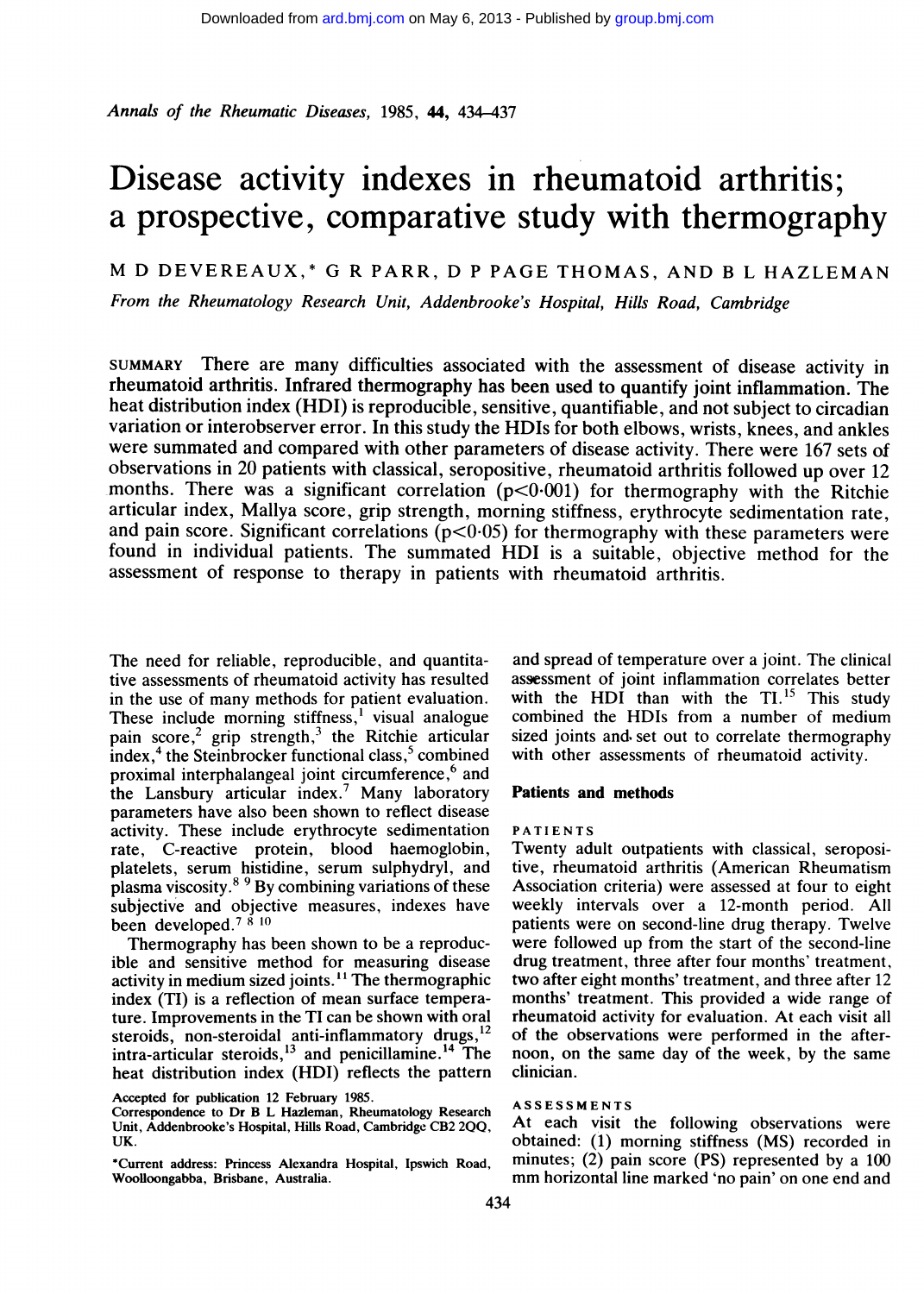| Table 1 Patient details – mean (range) |  |
|----------------------------------------|--|
|----------------------------------------|--|

| Age (years)              | $53.1(29-69)$ |
|--------------------------|---------------|
| Sex. M: F                | 6:14          |
| Disease duration (years) | $6.0(1-25)$   |

Table 2 Thermography correlations

| Parameter            |          | p       |  |
|----------------------|----------|---------|--|
| Morning stiffness    | 0.394    | < 0.001 |  |
| Pain score           | 0.255    | < 0.001 |  |
| Grip strength        | $-0.462$ | <0.001  |  |
| Articular index (AI) | 0.685    | < 0.001 |  |
| Partial AI           | 0.535    | < 0.001 |  |
| Mallya score         | 0.547    | <0.001  |  |
| Hb                   | 0.102    | >0.1    |  |
| ESR                  | 0.280    | < 0.001 |  |
| <b>CRP</b>           | 0.084    | >0.1    |  |

'pain could not be worse' on the other. Patients were asked to represent the severity of their pain by marking the line which was then measured in millimetres; (3) grip strength (GS) measured with an anaeroid manometer attached to a special cuff which had been inflated to <sup>30</sup> mm of mercury. Three readings were taken from each hand and the mean of the six readings was recorded, (4) the articular index (AI) calculated in accordance with the method of Ritchie et al.;<sup>4</sup> (5) the haemoglobin (Hb) measured by Coulter count; (6) the erythrocyte sedimentation rate (ESR) estimated by Westergren's method; (7) the total Mallya score<sup>10</sup> calculated from these measurements; (8) the C-reactive protein (CRP) measured by rate nephelometry (Beckman

## Disease activity indexes in rheumatoid arthritis 435

ICS Immunochemistry System) and expressed as mg/dl. (SI conversion:  $mg/dl \times 10=$ mg/l.)

#### THERMOGRAPHY

Infrared thermography was carried out in a draughtfree room with the ambient temperature controlled at  $20.5\pm0.5^{\circ}$ C and humidity  $50\pm10\%$ . Subjects were seated with their upper and lower limbs exposed for 15 minutes stabilisation before thermograms were taken. An AGA 680M thermovision system was used with an OSCAR interface to record the thermograms on magnetic tape as a digital image for later computer analysis. The camera was placed at a distance of  $1.0 \text{ m}$  to obtain a thermogram of the anterior views of the wrists in a neutral position, lateral views of the knees and elbows flexed to 90°, and lateral views of the ankles in a neutral position. The HDI was obtained for each of these joints by the method described by Salisbury et  $al$ .<sup>15</sup> Abnormal values for the eight joints assessed were summated to produce a combined HDI.

## PARTIAL ARTICULAR INDEX

This figure was calculated from the Ritchie articular index for the eight joints observed by thermography.

## STATISTICAL ANALYSIS

The observations were correlated with each other by the product moment coefficient correlation test.

### **Results**

Patient details are shown in Table 1. One hundred and sixty seven sets of observations were obtained.



Fig. <sup>1</sup> Correlation between mean thermographic HDI and Ritchie articular index.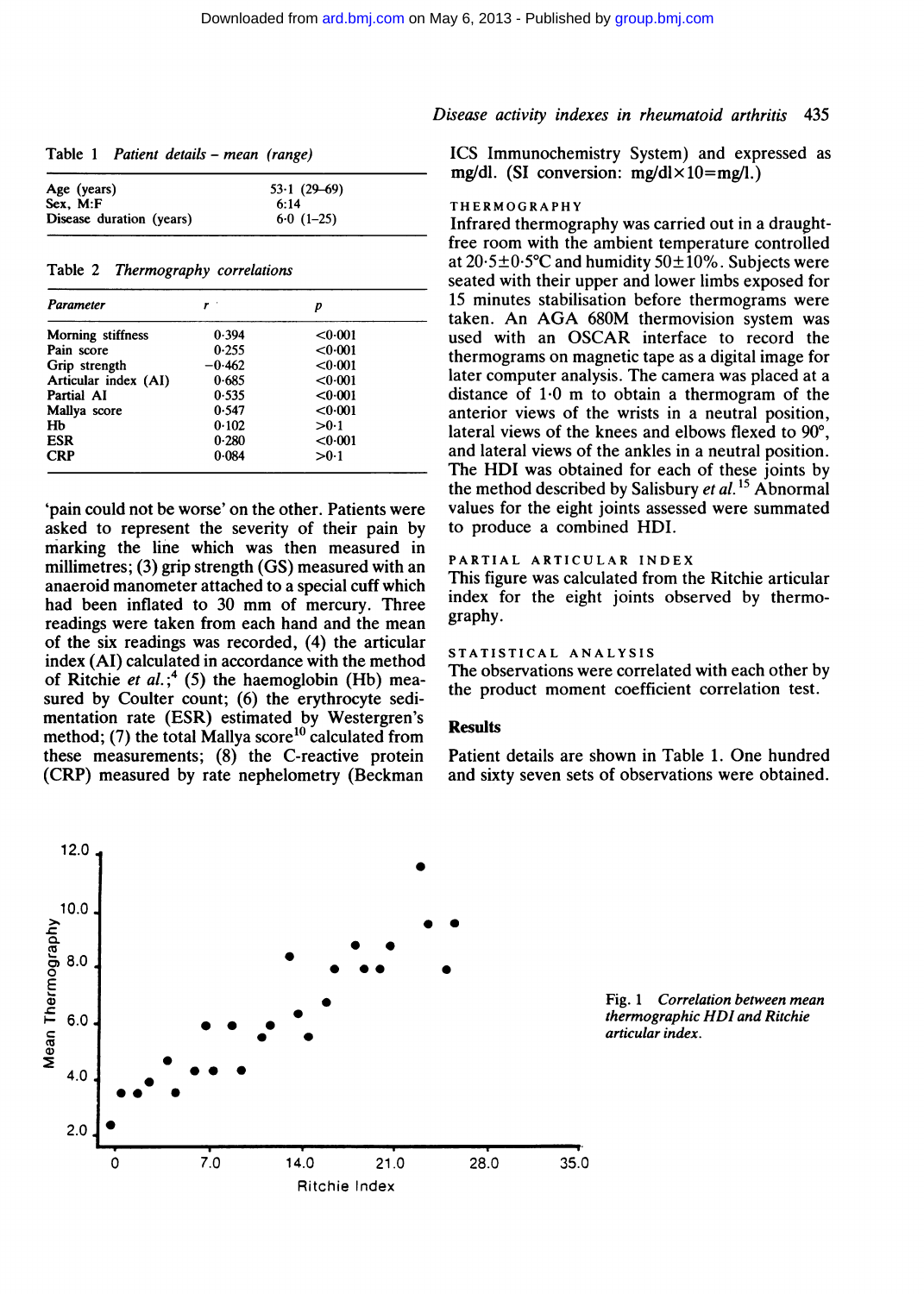## 436 Devereaux, Parr, Page Thomas, Hazleman

| Parameter                | r        | р       |
|--------------------------|----------|---------|
| <b>Morning stiffness</b> | 0.559    | <0.001  |
| Pain score               | 0.559    | < 0.001 |
| Grip strength            | $-0.399$ | < 0.001 |
| Thermography             | 0.685    | < 0.001 |
| Partial AI               | 0.856    | <0.001  |
| Mallya score             | 0.828    | < 0.001 |
| Hb                       | $-0.115$ | > 0.1   |
| <b>ESR</b>               | 0.427    | < 0.001 |
| <b>CRP</b>               | 0.166    | < 0.05  |

Table 3 Articular index correlations

Table 4 Mallya score correlations

| Parameter            |          | D       |  |
|----------------------|----------|---------|--|
| Morning stiffness    | 0.663    | < 0.001 |  |
| Pain score           | 0.745    | < 0.001 |  |
| Grip strength        | $-0.363$ | < 0.001 |  |
| Thermography         | 0.547    | < 0.001 |  |
| Articular index (AI) | 0.828    | <0.001  |  |
| Partial AI           | 0.728    | < 0.001 |  |
| Hb                   | $-0.268$ | <0.001  |  |
| <b>ESR</b>           | 0.580    | < 0.001 |  |
| <b>CRP</b>           | 0.261    | < 0.001 |  |

There was a significant correlation  $(p<0.001)$  of thermography with Al, partial Al, Mallya score, grip strength, morning stiffness, ESR, and pain score (Table 2). CRP showed <sup>a</sup> better correlation with both articular index  $(p<0.05)$  (Table 3) and Mallya score  $(p<0.001)$  (Table 4) than with thermography.

The strong clinical relationship of thermography with the Mallya score and Ritchie Al can be seen in Figs <sup>1</sup> and 2. For these figures the mean thermographic index at each AT and Mallya value was calculated from the 167 pairs of observations on the scattergrams.

Seven of the 20 patients were selected for further analysis on the basis of a large change in disease activity over the 12-month period of follow up. A change in Al greater than 15 was used for this selection. Table 5 confirms the significant correlation  $(p<0.05)$  of thermography with AI and Mallya score in six of the seven patients. Significant correlations  $(p<0.05)$  were also noted with grip strength (five patients), pain score (four patients), and ESR (four patients).

## **Discussion**

There are many difficulties associated with the use of subjective or semiobjective methods to assess disease activity in rheumatoid arthritis.<sup>3  $6$ </sup> In particular, laboratory measurements are objective but many of these, such as ESR,<sup>16</sup> have a circadian variation. Unlike other thermographic parameters the thermographic HDI offers objective data with no circadian variation.<sup>15</sup>

There is a poor degree of correlation between different observers with the  $AI<sup>4</sup>$  Mallya and Mace<sup>10</sup> attempted to overcome some of these problems by developing a score using multivariate analysis. However, the Mallya score also includes an AI. The combined HDIs of eight medium sized joints correlate well with both of these methods (Figs <sup>1</sup> and 2). Thermographic quantification of synovitis removes the interobserver variability, by standardised computer analysis of the abnormal thermographic pattern.

The reproducibility and sensitivity of thermography has been shown to be adequate for measuring disease activity in medium sized joints but unsatisfactory when measuring disease activity in small joints.<sup>11</sup> The eight joints assessed thermographically in this study were chosen for this reason,



Fig. 2 Correlation between mean thermographic HDI and Mallya score.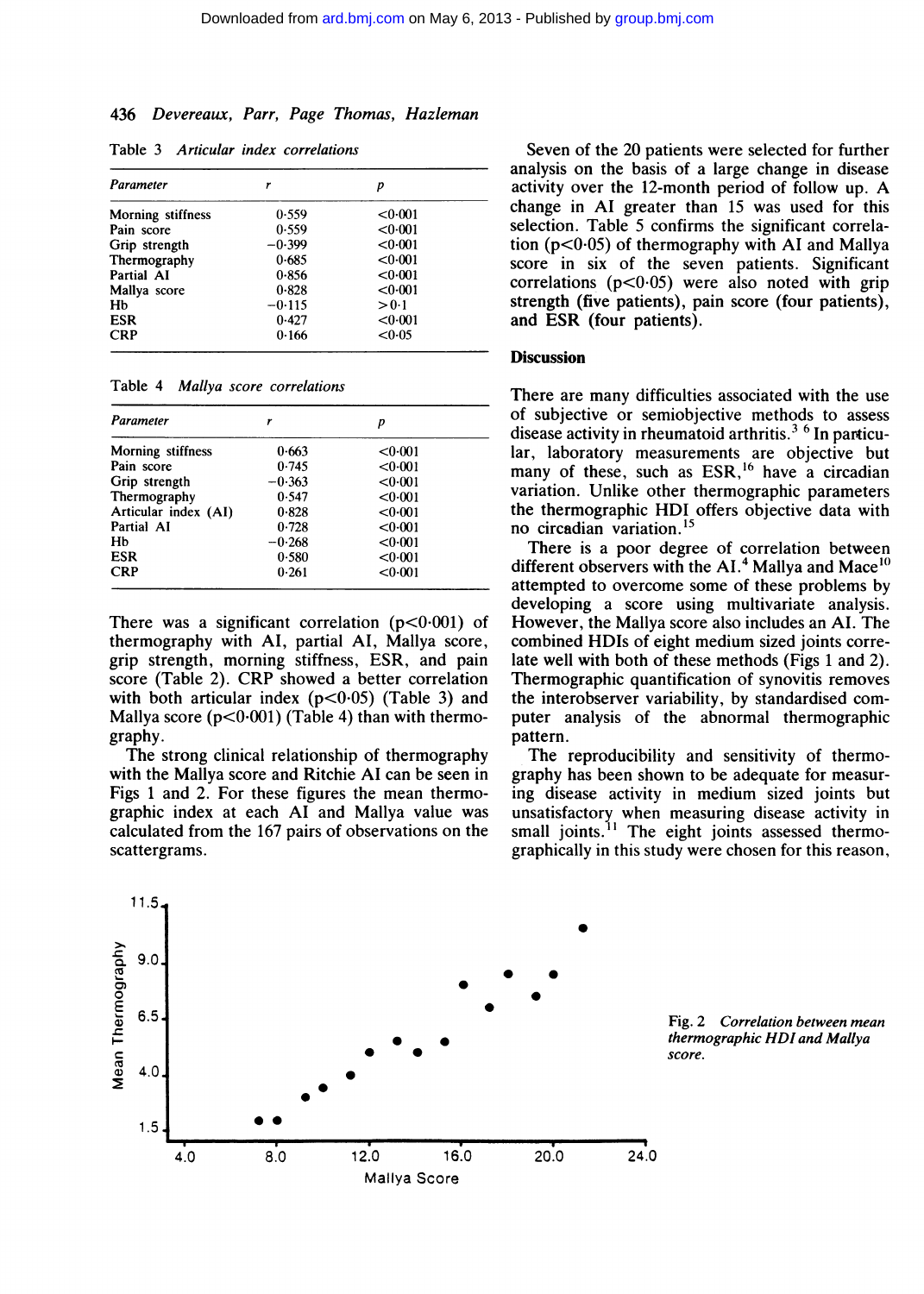#### Disease activity indexes in rheumatoid arthritis 437

| Patient                 | Pain score | Grip      | AI         | <b>ESR</b> | Mallya    | Partial AI | Number of<br>assessments |
|-------------------------|------------|-----------|------------|------------|-----------|------------|--------------------------|
|                         | 0.8447     | $-0.7932$ | 0.9328     | 0.0344     | 0.9001    | 0.5639     | 9                        |
|                         | (p<0.01)   | (p<0.02)  | (p<0.001)  | <b>NS</b>  | (p<0.001) | NS.        |                          |
| $\overline{c}$          | 0.7420     | $-0.8614$ | 0.8610     | 0.7134     | 0.8086    | 0.9010     | 13                       |
|                         | (p<0.01)   | (p<0.001) | (p<0.001)  | (p<0.01)   | (p<0.001) | (p<0.001)  |                          |
| 3                       | 0.8334     | $-0.8891$ | 0.7565     | 0.5839     | 0.8357    | 0.7696     | 8                        |
|                         | (p<0.02)   | (p<0.01)  | (p<0.05)   | NS.        | (p<0.01)  | (p<0.05)   |                          |
| $\overline{\mathbf{4}}$ | 0.6922     | $-0.8901$ | 0.8801     | 0.7162     | 0.8750    | 0.7158     | 9                        |
|                         | (p<0.05)   | (p<0.01)  | (p<0.01)   | (p<0.05)   | (p<0.01)  | (p<0.05)   |                          |
| 5                       | 0.2977     | $-0.8141$ | 0.7406     | 0.7761     | 0.8387    | 0.7740     | 7                        |
|                         | <b>NS</b>  | (p<0.05)  | <b>NS</b>  | (p<0.05)   | (p<0.02)  | (p<0.05)   |                          |
| 6                       | 0.7103     | $-0.4982$ | 0.8984     | 0.7729     | 0.8684    | 0.7610     | 7                        |
|                         | <b>NS</b>  | <b>NS</b> | (p < 0.01) | (p<0.05)   | (p<0.02)  | (p<0.05)   |                          |
| 7                       | 0.4703     | $-0.6337$ | 0.7272     | 0.4038     | 0.5843    | 0.6233     | 9                        |
|                         | NS.        | <b>NS</b> | (p<0.05)   | NS.        | <b>NS</b> | NS.        |                          |

Table <sup>5</sup> Correlations with thermography in the seven patients who had an overall change of 15 or greater in the Ritchie articular index during the 12-month assessment period

NS=not significant.

and because they are easily accessible and usually have synovial inflammation in rheumatoid arthritis. From the area of joint surfaces used to develop the Lansbury index they contribute to over 40% of the total possible joint inflammation.<sup>17</sup>

The major problem with thermography is the requirement of a temperature controlled room for the 15 minutes patient cooling period. This can be overcome by cooling in a separate area, while the actual HDIs for the eight joints can be obtained in five minutes. Thermographic assessment is objective, reproducible, accurate, and non-invasive.

The significant correlations with Al, Mallya score, GS, morning stiffness, ESR, and PS observed in Table 2 confirm the relevance of using a combined thermographic HDI for the assessment of rheumatoid joint disease. Prospectively, as seen from Table 5, this method can be used to assess a patient's progress without the variability which can be associated with other measures.<sup>3416</sup> Thermography is non-stressful for the patient and appears to improve compliance during drug studies. The thermographic method is extremely suitable for the assessment of response to therapy in patients with rheumatoid arthritis.

We are grateful to Dista for the supply of penicillamine and placebo, and to Smith Kline and French for the supply of auranofin and placebo, and assistance with the statistical analysis.

#### References

- <sup>1</sup> Lansbury J. Quantification of the activity of rheumatoid arthritis. 2. Recession of morning stiffness as patients go into remission. Am J Med Sci 1956; 232: 8-11.
- 2 Huskisson E C. Measurement of pain. Lancet 1974; ii: 1127-31.
- 3 Wright V. Some observations on diurnal variation of grip. Clin Sci 1959; 18: 17-23.
- <sup>4</sup> Ritchie D M, Boyle <sup>J</sup> A, McInnes <sup>J</sup> M, et al. Clinical studies with an articular index for the assessment of joint tenderness in patients with rheumatoid arthritis.  $QJ$  Med 1968; 147: 393-406. <sup>5</sup> Steinbrocker 0, Troeger C H, Batterman R C. Therapeutic
- criteria in rheumatoid arthritis. JAMA 1949; 140: 659-62.
- 6 Heyman E R. Variability of proximal interphalangeal joint size measurements in normal adults. Arthritis Rheum 1974; 17: 79-84.
- 7 Lansbury J. Report of a three year study on the systemic and articular indices in rheumatoid arthritis. Arthritis Rheum 1958; 1: 505-22.
- 8 Haataja M, Kalliomaki <sup>J</sup> L. Laboratory scale for evaluating the activity of rheumatoid arthritis. Rheumatol Rehabil 1978; 17: 83-5.
- <sup>9</sup> Dixon J S. Biochemical and clinical changes in rheumatoid arthritis: their relation to the action of anti-rheumatoid drugs. Semin Arthritis Rheum 1982; 12: 191-207.
- <sup>10</sup> Mallya R K, Mace B E W. The assessment of disease activity in rheumatoid arthritis using a multivariate analysis. Rheumatol Rehabil 1981; 20: 14-7.
- <sup>11</sup> Rajapakse C, Grennan D M, Jones C, Wilkinson L, Jayson M. Thermography in the assessment of peripheral joint inflammation - a re-evaluation. Rheumatol Rehabil 1981; 20:  $81 - 7$ .
- <sup>12</sup> Bacon P A, Collins A J, Ring F J, Cosh <sup>J</sup> A. Thermography in the assessment of inflammatory arthritis. Clin Rheum Dis 1976; 2: 51-65.
- <sup>13</sup> Bird H A, Ring E F J, Bacon P A. A thermographic and clinical comparison of three intra-articular steroid preparations in rheumatoid arthritis. Ann Rheum Dis 1979; 38: 36-9.
- <sup>14</sup> Bucknall R C, Ring E <sup>F</sup> J, Collins A J, Bacon <sup>P</sup> A. A thermographic assessment of the anti-inflammatory effect of D-penicillamine in rheumatoid arthritis. Scand J Rheumatol 1975; 4 (suppl 8): 21-9.
- <sup>15</sup> Salisbury R S, Parr G, De Silva M, Hazleman B L, Page Thomas D P. Heat distribution over normal and abnormal joints: thermal pattern and quantitation. Ann Rheum Dis 1983;  $42: 494 - 9$
- <sup>16</sup> Mallya R K, Berry H, Mace B E W, DeBeer <sup>F</sup> C, Pepys M B. Diurnal variation of erythrocyte sedimentation rate related to feeding. Lancet 1982; i: 389-90.
- <sup>17</sup> Lansbury J, Haut D D. Quantification of the manifestations of rheumatoid arthritis. 4. Area of joint surfaces as an index to total joint inflammation and deformity. Am <sup>J</sup> Med Sci 1956; 232: 150-5.